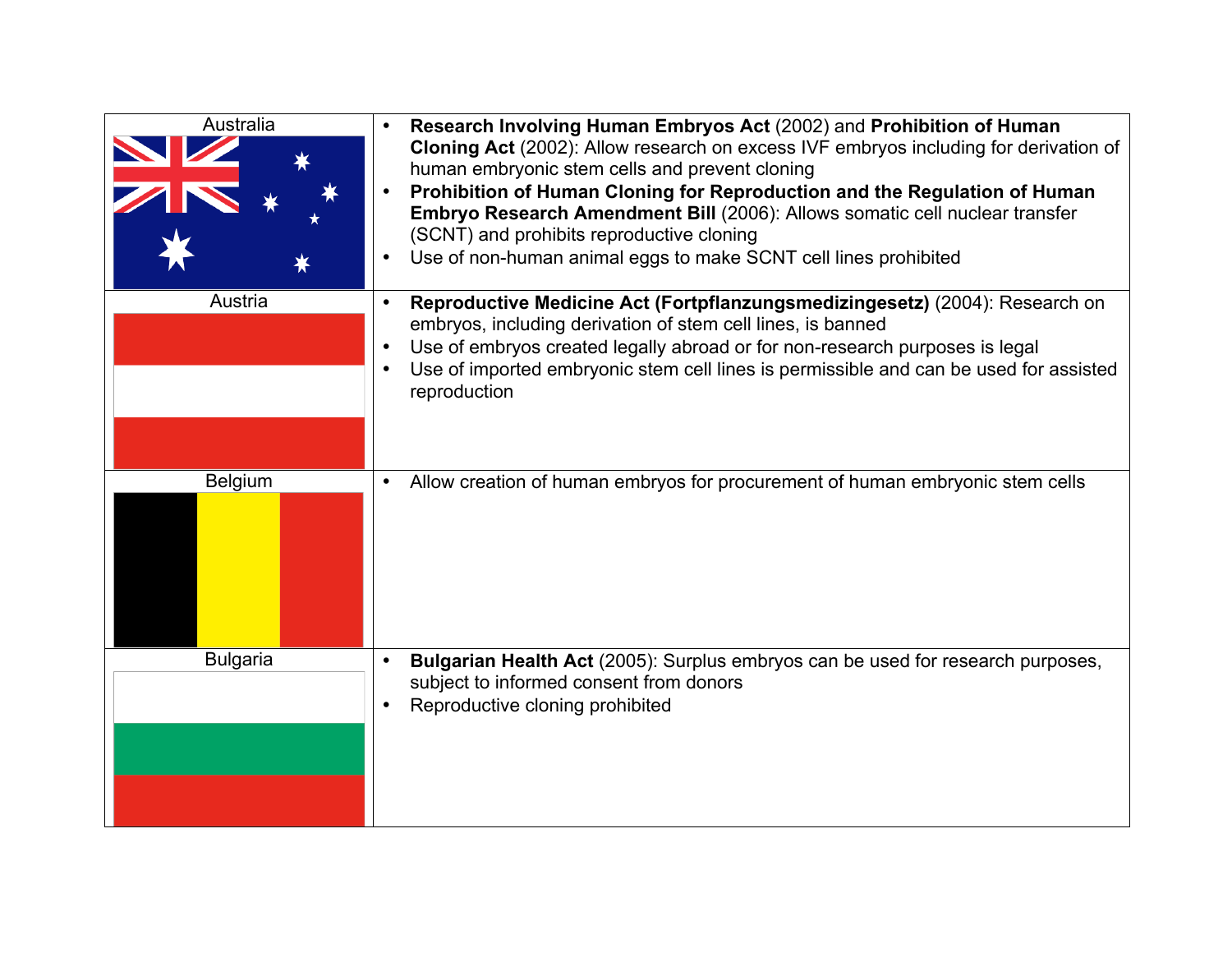| Canada                | Assisted Human Production Act (AHRA) (2004): Prohibits the creation of human<br>embryos solely for germline engineering (inheritable genetic modification), the<br>creation of human or non-human hybrids and chimeras, all use of SCNT cloning-<br>whether for research or reproduction, and sex selection except to prevent, diagnose,<br>or treat a sex-linked disorder or disease. Research involving human embryos<br>permitted, using created embryos not used during IVF procedures <sup>1</sup>                               |
|-----------------------|---------------------------------------------------------------------------------------------------------------------------------------------------------------------------------------------------------------------------------------------------------------------------------------------------------------------------------------------------------------------------------------------------------------------------------------------------------------------------------------------------------------------------------------|
| China                 | Restrictions in place for human embryonic stem cell research and derivation <sup>2</sup><br>$\bullet$                                                                                                                                                                                                                                                                                                                                                                                                                                 |
| <b>Czech Republic</b> | Act on Research on Human Embryonic Stem Cells and Related Activities (2006):<br>$\bullet$<br>Research may be conducted on embryonic stem cell lines imported into the country or<br>derived from surplus IVF embryos not older than 7 days with donor informed consent.<br>It is permitted if it will advance scientific or medical knowledge, lead to the<br>development of new treatments or cures for serious diseases, and where expected<br>scientific benefits can't be reached by other methods<br>Reproductive cloning banned |

\_\_\_\_\_\_\_\_\_\_\_\_\_\_\_\_\_\_\_\_\_\_\_\_\_\_\_\_\_\_<br><sup>1</sup> http://www.geneticsandsociety.org/article.php?id=335

<sup>&</sup>lt;sup>2</sup> www.stemgen.org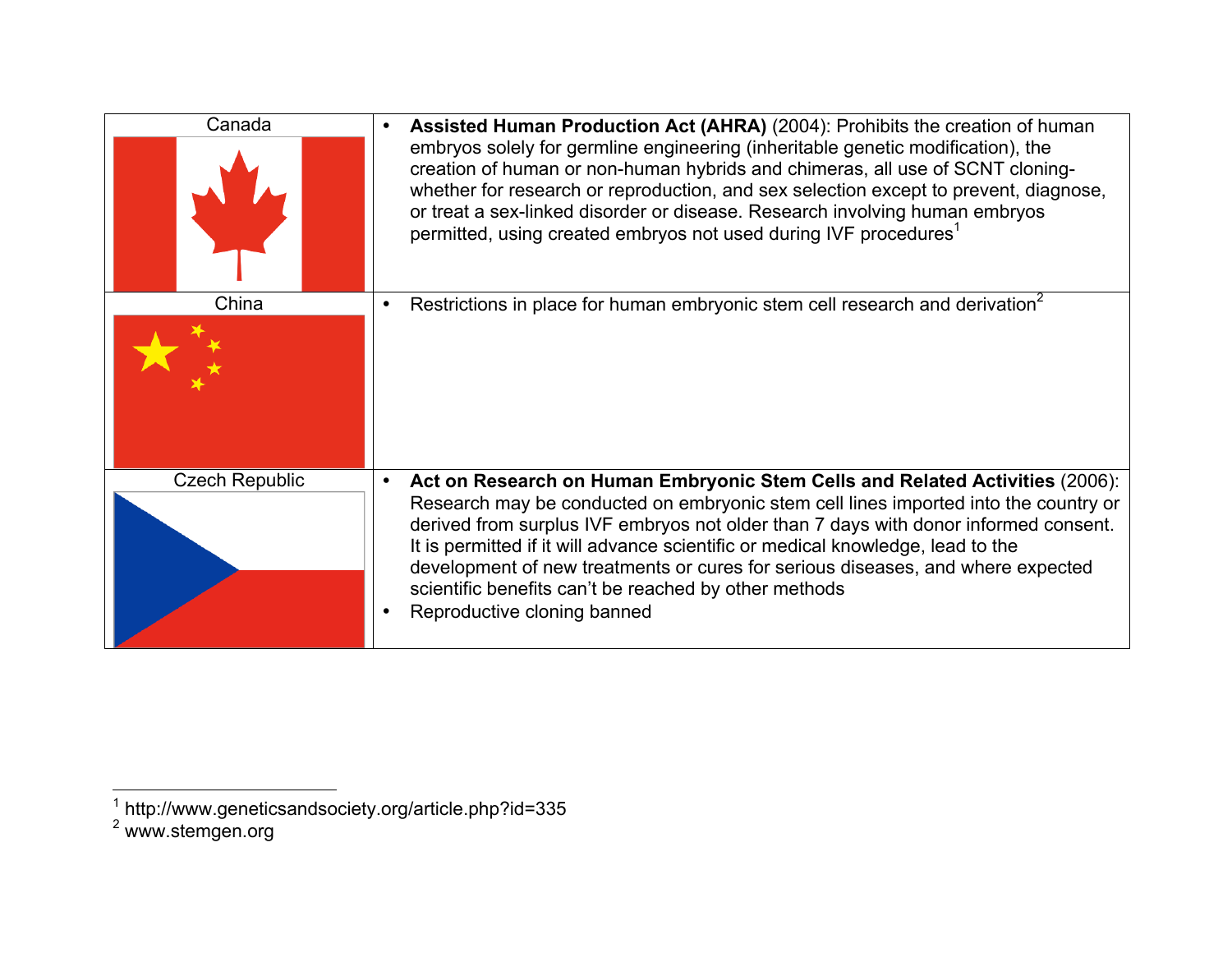| Finland | Medical Research Act 1999/4888: Can derive legally from excess IVF embryos up to<br>$\bullet$<br>14 days after fertilisation or must be destroyed. May also be frozen for up to 15 years<br>and then must be destroyed. Creation of embryos for research banned unless<br>specifically for finding new cures and treatments for serious diseases<br>Act on Medical Use of Organs and Tissues (2001): Embryos can only be used for<br>$\bullet$<br>fertility treatment or medical research<br>Embryo: "Living group of cells resulting from fertilisation not implanted in a woman's<br>$\bullet$<br>body"<br>SCNT not forbidden<br>$\bullet$ |
|---------|----------------------------------------------------------------------------------------------------------------------------------------------------------------------------------------------------------------------------------------------------------------------------------------------------------------------------------------------------------------------------------------------------------------------------------------------------------------------------------------------------------------------------------------------------------------------------------------------------------------------------------------------|
| France  | Law on Bioethics (2004) and Amendment (2011): Prohibit use of IVF human<br>$\bullet$<br>embryos and embryonic stem cells for research unless:                                                                                                                                                                                                                                                                                                                                                                                                                                                                                                |
|         | $\circ$ 1) Research is scientifically relevant<br>2) Research is likely to allow major medical advances<br>3) Expressly established research can't be performed unless cells derived from<br>$\circ$<br>embryos are used<br>4) Project respects French ethical principles for research on embryos and<br>$\circ$<br>embryonic stem cell lines<br>Human cloning banned<br>$\bullet$<br>Creation of embryos specifically for research is banned.<br>$\bullet$<br>$\bullet$                                                                                                                                                                     |
| Germany | Embryonic stem cells can be imported with permission by Agence de la Biomedicine<br>Constitution (Grundgesetz): Embryo is protected. "Human dignity is inviolable".<br>$\bullet$                                                                                                                                                                                                                                                                                                                                                                                                                                                             |
|         | "Everyone has the right to life and inviolability of his person"                                                                                                                                                                                                                                                                                                                                                                                                                                                                                                                                                                             |
|         | Embryo Protection Act (Embryonenschutzgesetz) (1991): Derivation of embryonic<br>stem cell lines is a criminal offence<br>Stem Cell Act (2002) (amended in 2008): Lengthened cut-off point to May 1, 2007 as<br>$\bullet$<br>to when embryonic stem cell lines must have been derived<br>Banned human cloning<br>$\bullet$                                                                                                                                                                                                                                                                                                                   |
|         | Importation of embryonic stem cell lines permitted under strict conditions and must be                                                                                                                                                                                                                                                                                                                                                                                                                                                                                                                                                       |
|         | approved by the Central Ethics Commission for Stem Cell Research                                                                                                                                                                                                                                                                                                                                                                                                                                                                                                                                                                             |
|         | Embryonic stem cell lines can only be used if vital in developing new scientific and<br>medical knowledge                                                                                                                                                                                                                                                                                                                                                                                                                                                                                                                                    |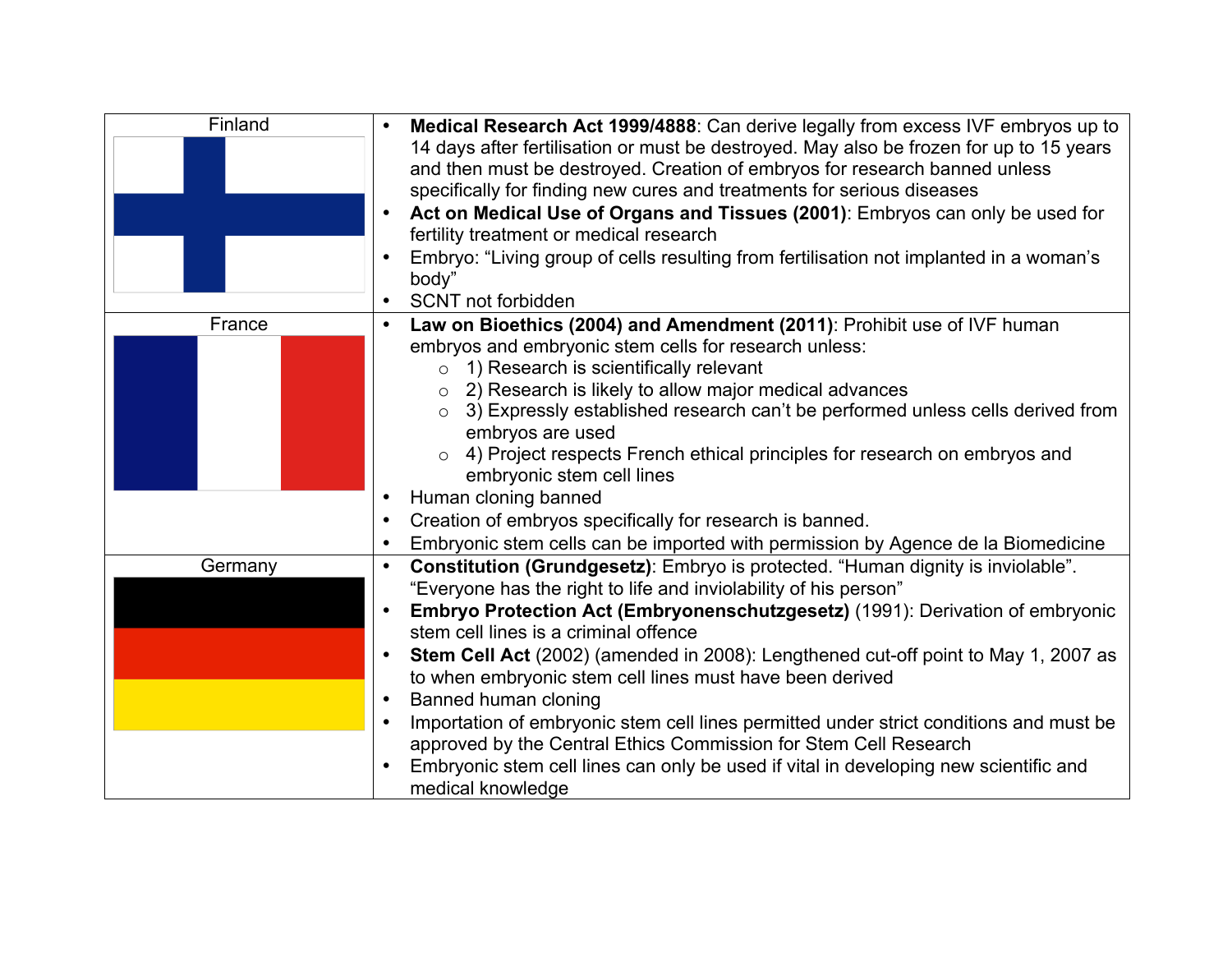| Greece  | Article 1459 of Law 3089/2002: Use of surplus reproductive material for research<br>$\bullet$<br>allowed, subject to donor's consent. Embryos may be frozen for as many as five years<br>and then must either be destroyed or used for therapeutic or research purposes.<br>Fertilized eggs not frozen must be destroyed 14 days after fertilisation<br>Human reproductive cloning expressly prohibited                                                                                        |
|---------|------------------------------------------------------------------------------------------------------------------------------------------------------------------------------------------------------------------------------------------------------------------------------------------------------------------------------------------------------------------------------------------------------------------------------------------------------------------------------------------------|
| Hungary | Art. Il of the Constitution: Human dignity shall be inviolable. Every human being<br>$\bullet$<br>shall have the right to life and human dignity; embryonic and foetal life shall be subject<br>to protection from the moment of conception <sup>3</sup><br>No specific legislation regarding human embryonic stem cell research                                                                                                                                                               |
| Ireland | <b>Constitution:</b> Protects "the right to life of the unborn and, with due regard to the equal<br>$\bullet$<br>right to life of the mother" in cases of pregnancy terminations<br>M.R. v. T.R. Case (2009): An embryo created outside of the womb is not protected<br>$\bullet$<br>under the Constitution<br>Irish Medical Council (2009): Banned medical practitioners from creating embryos<br>$\bullet$<br>specifically for research<br>No regulation for stem cell research<br>$\bullet$ |

 <sup>3</sup> https://www.constituteproject.org/constitution/Hungary\_2011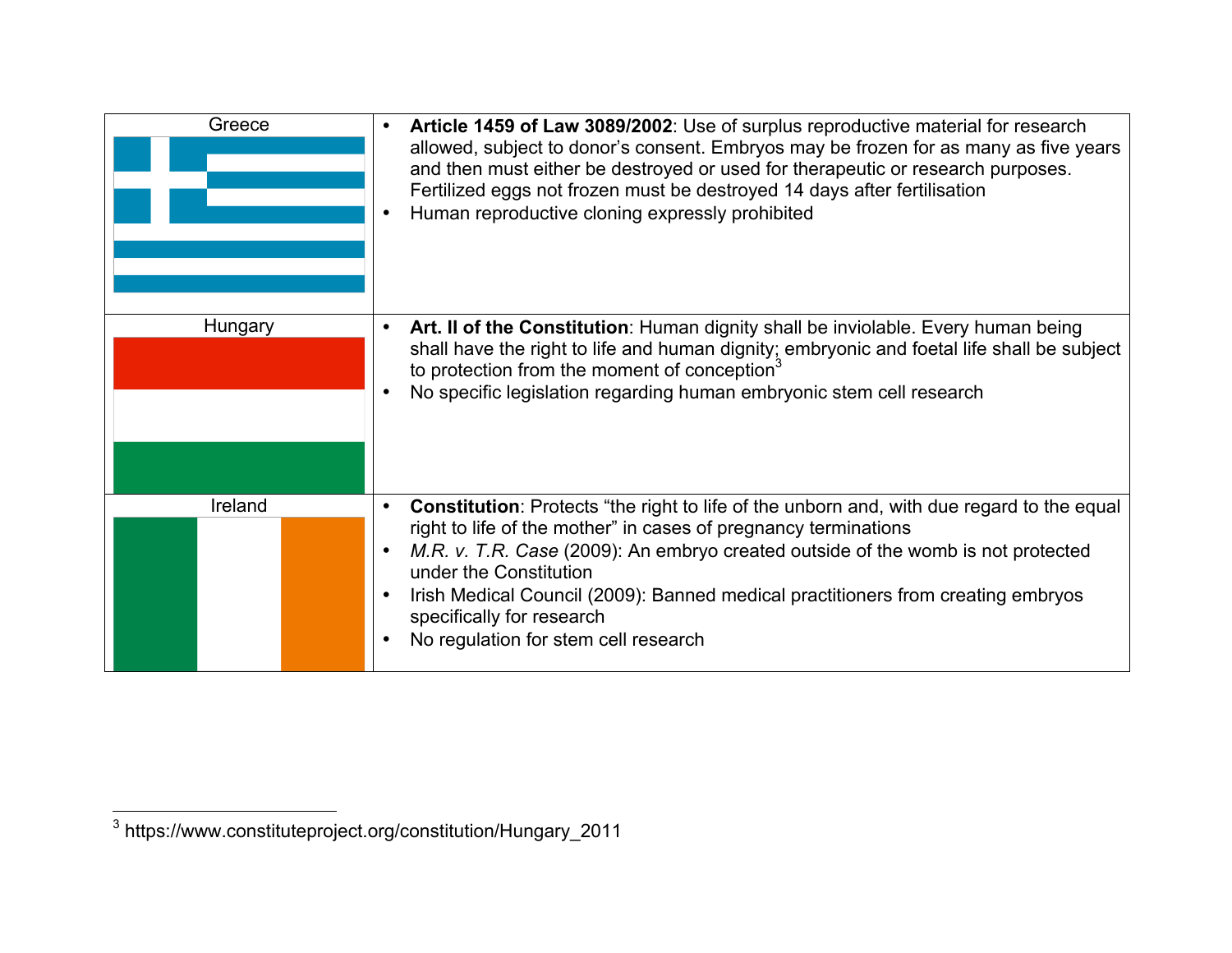| <b>Israel</b> | Ban human cloning<br>$\bullet$<br>Permit therapeutic cloning<br>$\bullet$                                                                                                                                                                                                                                                                 |
|---------------|-------------------------------------------------------------------------------------------------------------------------------------------------------------------------------------------------------------------------------------------------------------------------------------------------------------------------------------------|
| Italy         | Law 40 (2004): Embryo has rights from moment of fertilisation. No research on the<br>$\bullet$<br>embryo unless it specifically helps improving the therapeutic and medical condition of<br>that particular embryo<br>Ban deriving embryonic stem cell lines<br>$\bullet$<br>Allow use of imported embryonic stem cell lines<br>$\bullet$ |
| Japan         | Ban human cloning<br>$\bullet$<br>Permit therapeutic cloning<br>$\bullet$<br>Permissive approach to human embryonic stem cell research derivation <sup>4</sup><br>$\bullet$                                                                                                                                                               |

<sup>4</sup> www.stemgen.org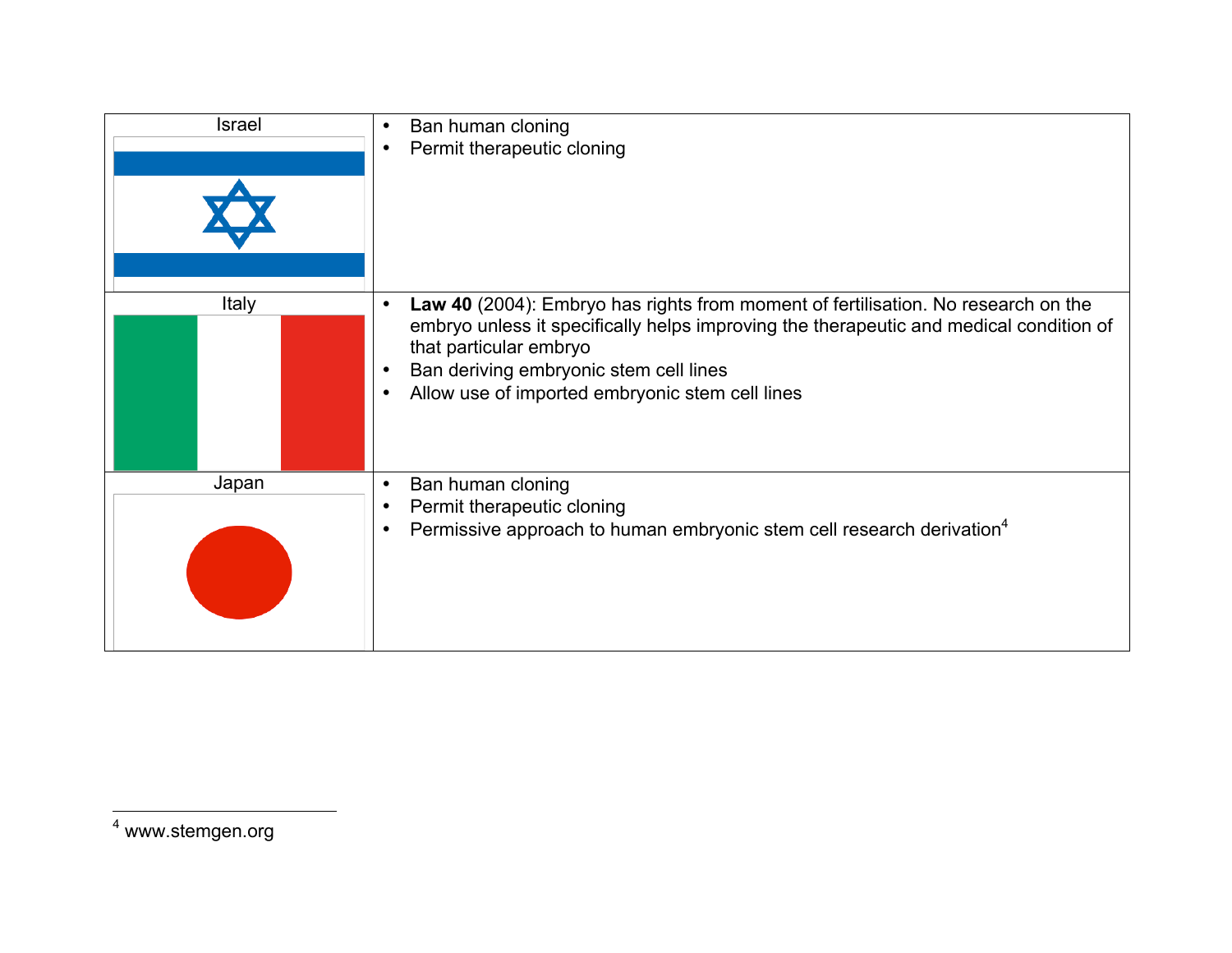| Lithuania                | Law on Ethics of Biomedical Research No. VIII-1679 (2000): Use of embryos for<br>research restricted to observation and non-interventional trials<br>Prohibit import and export of tissues of human embryo, embryonic stem cells, and<br>$\bullet$<br>lines<br>Prohibit research on human embryos                                                                                                                                                                                                                                                                                                                                                                                                                                                                                                                                                                                           |
|--------------------------|---------------------------------------------------------------------------------------------------------------------------------------------------------------------------------------------------------------------------------------------------------------------------------------------------------------------------------------------------------------------------------------------------------------------------------------------------------------------------------------------------------------------------------------------------------------------------------------------------------------------------------------------------------------------------------------------------------------------------------------------------------------------------------------------------------------------------------------------------------------------------------------------|
| New Zealand <sup>5</sup> | Human Assisted Reproductive Technology Act (2004): Prohibit artificially forming<br>a cloned or hybrid embryo for reproductive purposes. Prohibit implanting into a human<br>being a cloned embryo; an animal gamete or embryo; a hybrid embryo; a genetically<br>modified gamete, human, or hybrid embryo; or a gamete or embryo derived from a<br>foetus. Prohibit implanting an animal with a human gamete or embryo, or a hybrid<br>embryo<br>Illegal to commercially supply human embryos<br>$\bullet$                                                                                                                                                                                                                                                                                                                                                                                 |
| Poland                   | Art. 38 of the Constitution: Guarantees protection of human life at any stage<br>$\bullet$<br>(including prenatal) during the development phase and protection of the health of the<br>foetus and its smooth development<br>Art. 39 of the Constitution: No one shall be subjected to scientific experimentation,<br>including medical experimentation, without his voluntary consent <sup>6</sup><br>Act 7.01.1993: Right to life is protected, including in the prenatal phase<br>$\bullet$<br>Constitutional Court: The principle of the rule of law includes safeguards for the<br>$\bullet$<br>protection of human life at every stage of its development and guarantees the<br>protection of health of the foetus and its smooth development. The unborn have a<br>right to life from conception<br>No specific legislation regarding human embryonic stem cell research<br>$\bullet$ |

\_\_\_\_\_\_\_\_\_\_\_\_\_\_\_\_\_\_\_\_\_\_\_\_\_\_\_\_\_\_\_\_\_\_\_<br><sup>5</sup> http://www.legislation.govt.nz/act/public/2004/0092/latest/whole.html

<sup>6</sup> https://www.constituteproject.org/constitution/Poland\_1997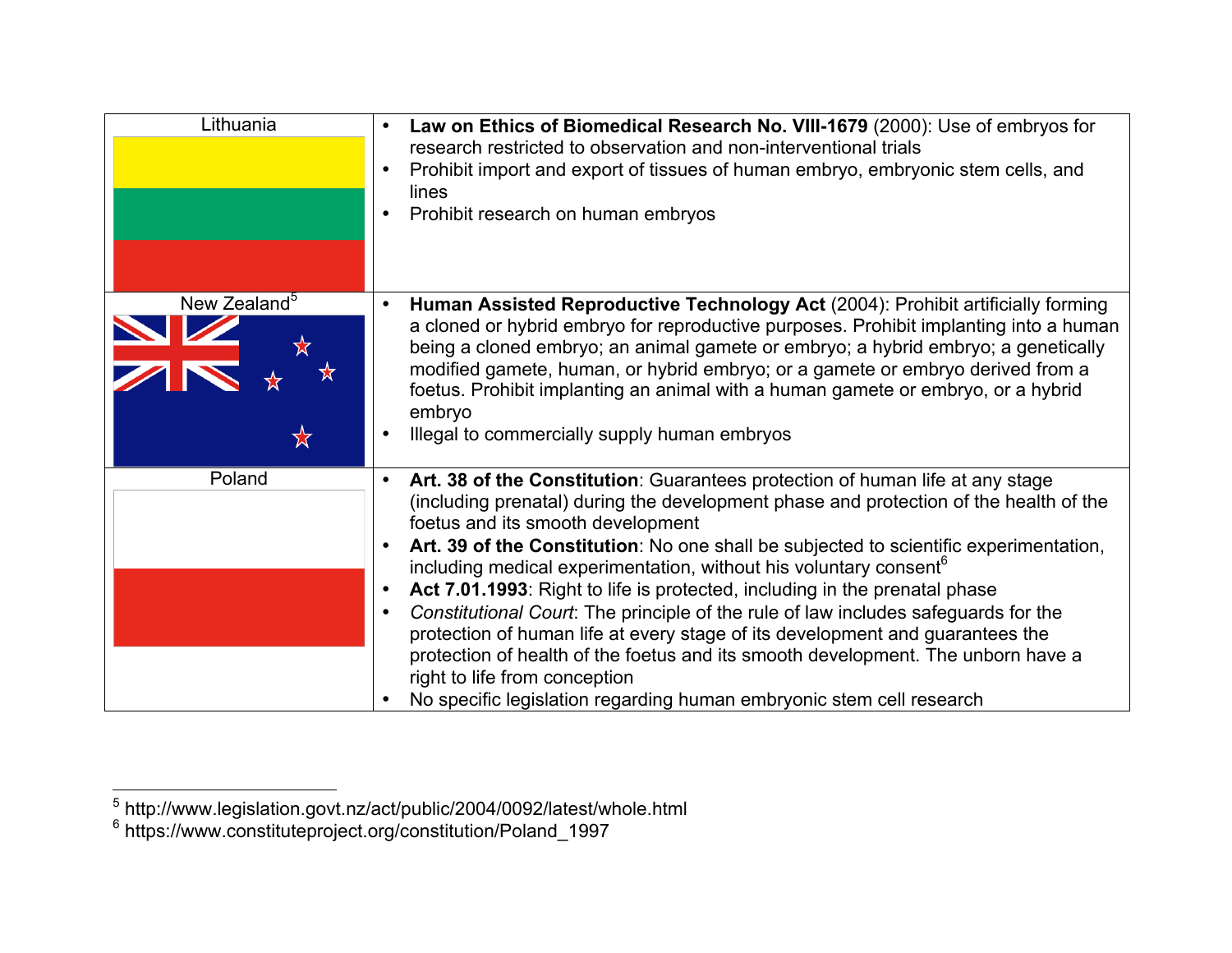| Portugal | Law No 32/2006: Research limited to frozen or surplus embryos that can bring<br>$\bullet$<br>potential therapeutic and medical benefits to humanity. Bans creation of embryos for<br>research and makes it criminal to improperly research into embryos<br>Allow derivation of human embryonic stem cell lines from surplus IVF embryos                                                                                                                                                                                                                         |
|----------|-----------------------------------------------------------------------------------------------------------------------------------------------------------------------------------------------------------------------------------------------------------------------------------------------------------------------------------------------------------------------------------------------------------------------------------------------------------------------------------------------------------------------------------------------------------------|
| Russia   | Art. 20 of the Constitution: Everyone shall have the right to life'<br>Art. 21 of the Constitution: Human dignity shall be protected by the State. Nothing<br>$\bullet$<br>may serve as a basis for its derogation. Nobody may be subjected to medical,<br>scientific, or other experiments without voluntary consent<br>Ban human cloning <sup>8</sup>                                                                                                                                                                                                         |
| Spain    | Law 14/2007: Allows research on embryos for therapeutic and research purposes.<br>$\bullet$<br>Prohibits creation of embryos for research. Forbids reproductive human cloning<br>Law 35/1988: Bans research on viable embryos unless for purposes of diagnosing,<br>$\bullet$<br>treating, or preventing disease in that embryo<br>Law 45/2003: Permits donation of embryos for research<br>$\bullet$<br>Law 22/2006: Allows surplus embryos to be donated for reproductive purposes<br>$\bullet$<br>towards a specific research objective or to be disposed of |

\_\_\_\_\_\_\_\_\_\_\_\_\_\_\_\_\_\_\_\_\_\_\_\_\_\_\_\_\_\_<br><sup>7</sup> https://www.constituteproject.org/constitution/Russia\_2008

<sup>8</sup> www.ruf.rice.edu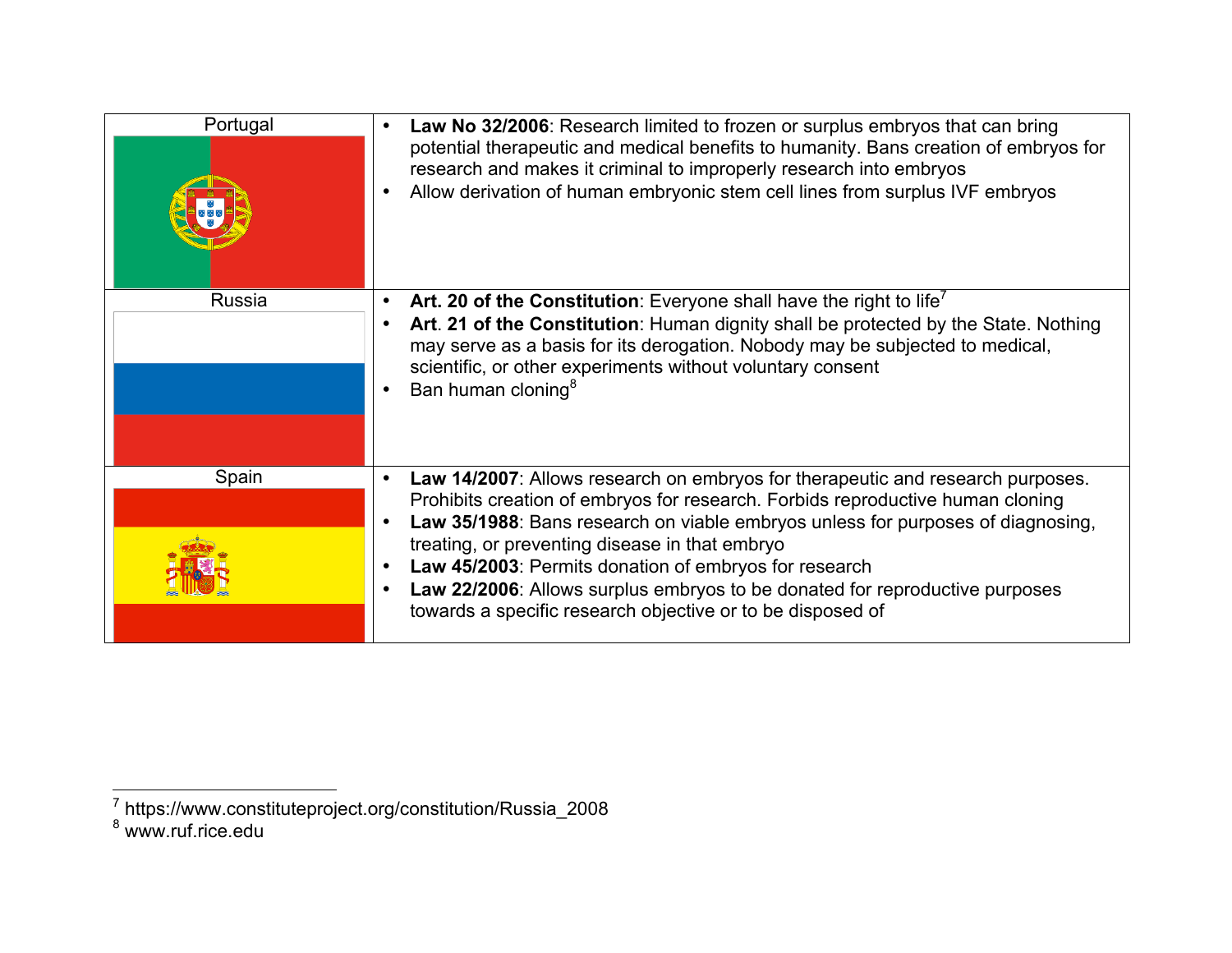| Sweden      | Activities Involving Human Eggs for Research of Treatment Purposes Act<br>(1991): Permits research on excess IVF embryos up to 14 days after fertilisation and<br>their destruction afterwards<br>Act on Genetic Integrity (2005): Allows creation of human embryos for research<br>using SCNT therapeutic cloning after ethics committee approval<br>Reproductive cloning banned                                                                                                                                                                                                                                                                |
|-------------|--------------------------------------------------------------------------------------------------------------------------------------------------------------------------------------------------------------------------------------------------------------------------------------------------------------------------------------------------------------------------------------------------------------------------------------------------------------------------------------------------------------------------------------------------------------------------------------------------------------------------------------------------|
| Switzerland | <b>Constitution:</b> Human dignity enjoys protection especially from being misused by<br>regenerative medical therapies, gene technology, and other reproductive technologies<br>Federal Act on Research Involving Embryonic Stem Cells (2003): Surplus IVF<br>embryos can be used for research under strict licensing conditions and are subject to<br>consent. Surplus embryos can only be kept for research purposes and must be<br>destroyed following their use. Allows importation of embryonic stem cell lines<br>specifically for research purposes<br>Embryonic stem cells can be derived from surplus IVF embryos up to seven days old |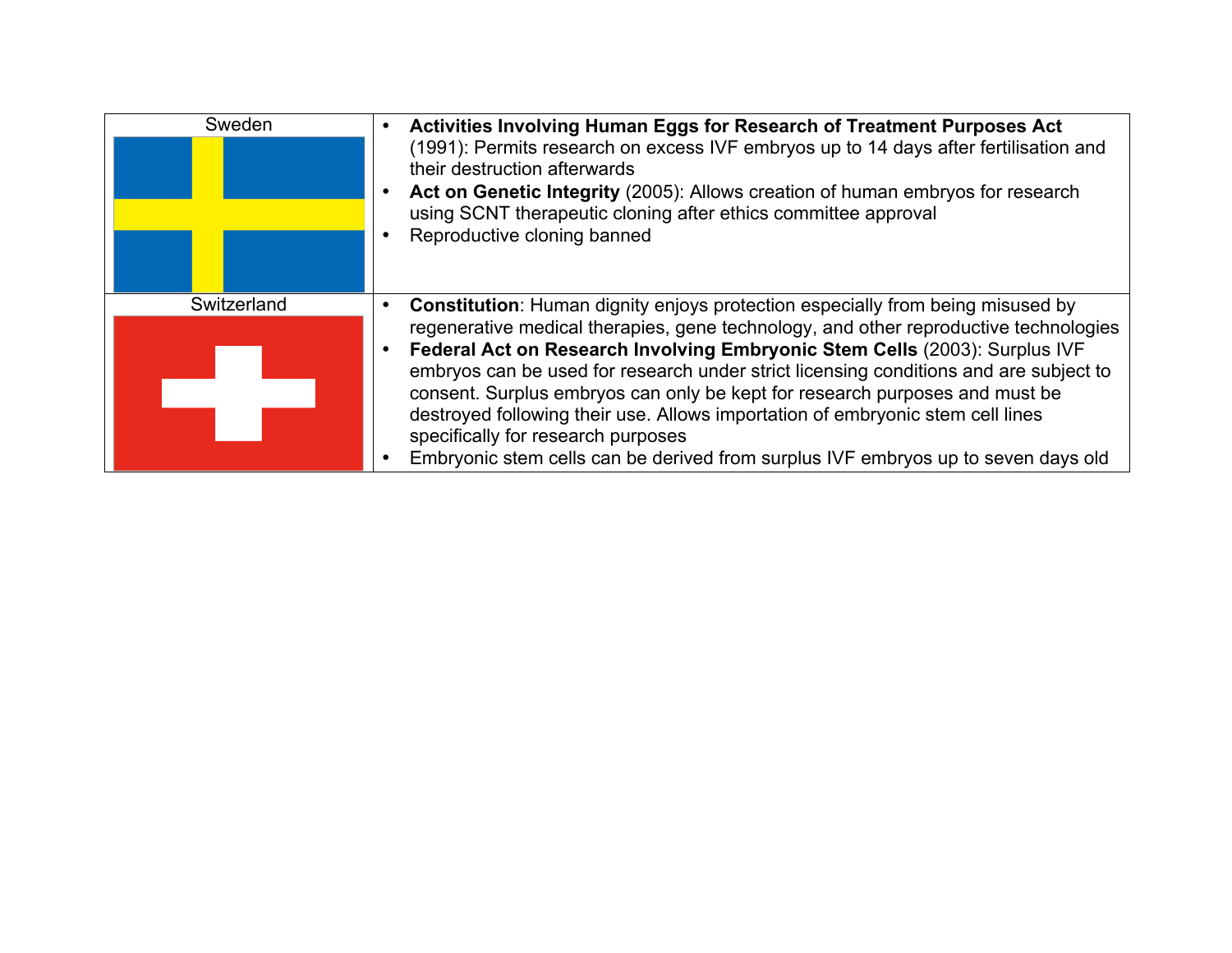| <b>United Kingdom</b> | Human Fertilisation and Embryology Act (1990) and Human Fertilisation and<br>Embryology (Research Purposes) Regulations (2001): Embryonic stem cell<br>research must be absolutely necessary for research purposes and only done with a<br>license from the Human Fertilisation and Embryology Authority (HFEA), including:<br>promoting advances in treatment of infertility; increasing knowledge about causes of<br>congenital disease, causes of miscarriages, development of embryos, and serious<br>disease; developing more effective techniques of contraception and methods for<br>detecting presence of gene or chromosome abnormalities; and enabling any such<br>knowledge to be applied in developing treatments for serious disease<br>Human Reproductive Cloning Act (2001): Illegal to use cell replacement to create<br>child <sup>9</sup><br>Amendment (2008): Allowed to add limited mounts of animal cells to human<br>chimeras, true hybrids, and transgenic human embryos<br>Bans human reproductive cloning<br>$\bullet$ |
|-----------------------|-------------------------------------------------------------------------------------------------------------------------------------------------------------------------------------------------------------------------------------------------------------------------------------------------------------------------------------------------------------------------------------------------------------------------------------------------------------------------------------------------------------------------------------------------------------------------------------------------------------------------------------------------------------------------------------------------------------------------------------------------------------------------------------------------------------------------------------------------------------------------------------------------------------------------------------------------------------------------------------------------------------------------------------------------|
|                       | Permits therapeutic cloning<br>$\bullet$<br>Legally permits creation of human embryos for procurement of human embryonic<br>stem cells                                                                                                                                                                                                                                                                                                                                                                                                                                                                                                                                                                                                                                                                                                                                                                                                                                                                                                          |
|                       | Can only research embryos up to 14 days old created through IVF<br>$\bullet$                                                                                                                                                                                                                                                                                                                                                                                                                                                                                                                                                                                                                                                                                                                                                                                                                                                                                                                                                                    |
| <b>United States</b>  | Dickey-Wicker Amendment: Prohibits destruction of human embryos <sup>10</sup><br>$\bullet$<br>Human embryonic stem cell research permitted<br>$\bullet$<br>Impossible to create new human embryonic stem cell lines from viable embryos using<br>$\bullet$<br>federal funds at the federal level<br>Much variance among the states, but in California, researchers may create new<br>$\bullet$<br>human embryonic stem cell lines<br>Private funding of embryonic stem cell research has never been prohibited or<br>$\bullet$<br>regulated <sup>11</sup>                                                                                                                                                                                                                                                                                                                                                                                                                                                                                       |

 <sup>9</sup> www.eurostemcell.org <sup>10</sup> www.nature.com

<sup>&</sup>lt;sup>11</sup> www.eurostemcell.org